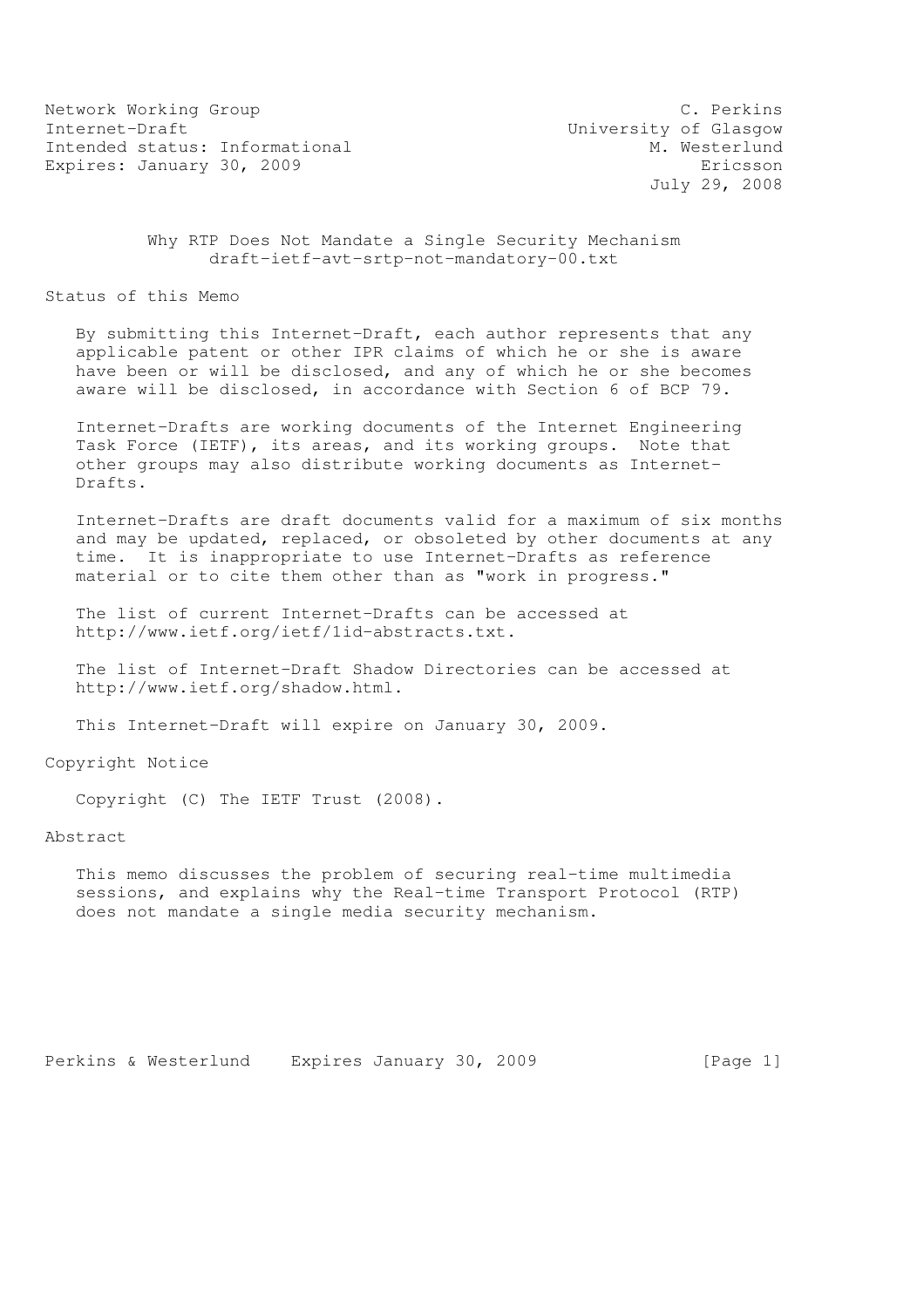Table of Contents

|    | RTP Applications and Deployment Scenarios 3                   |  |
|----|---------------------------------------------------------------|--|
|    | 3. Implications for RTP Media Security 4                      |  |
|    | 4. Implications for Key Management 5                          |  |
|    | 5. On the Requirement for Strong Security in IETF protocols 6 |  |
| 6. |                                                               |  |
|    |                                                               |  |
|    |                                                               |  |
|    |                                                               |  |
|    |                                                               |  |
|    |                                                               |  |
|    | Intellectual Property and Copyright Statements 9              |  |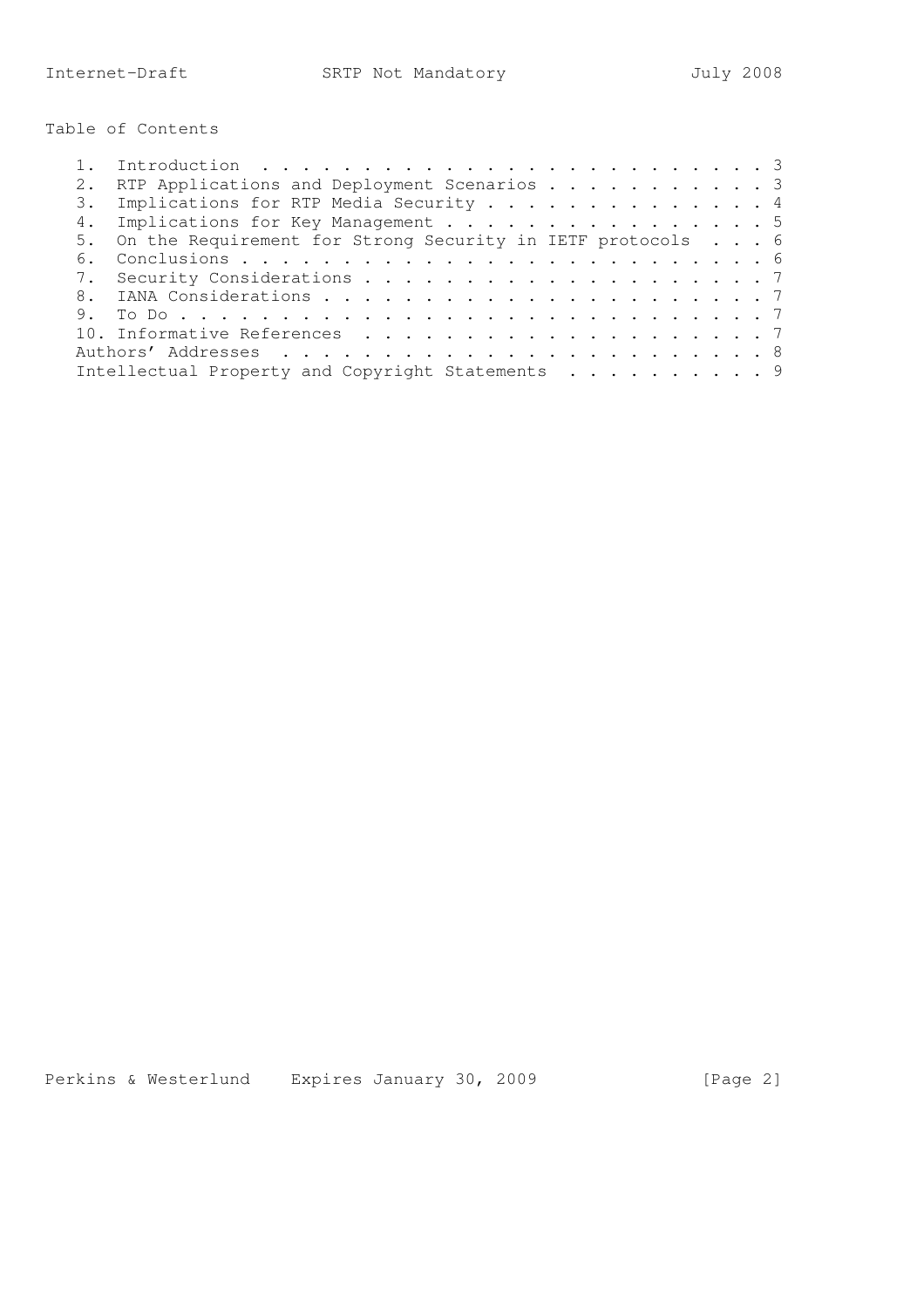## 1. Introduction

 The Real-time Transport Protocol (RTP) [1] is widely used for voice over IP, Internet television, video conferencing, and various other real-time and streaming media applications. Despite this, the base RTP specification provides very limited options for media security, and defines no standard key exchange mechanism. Rather, a number of extensions are defined to provide confidentiality and authentication of media streams, and to exchange security keys. This memo outlines why it is appropriate that multiple extension mechanisms are defined, rather than mandating a single media security and keying mechanism.

 This memo provides information for the community; it does not specify a standard of any kind.

 The structure of this memo is as follows: we begin, in Section 2 by describing the scenarios in which RTP is deployed. Following this, Section 3 outlines the implications of this range of scenarios for media confidentially and authentication, and Section 4 outlines the implications for key exchange. Section 5 outlines how the RTP framework meets the requirement of BCP 61. Section 6 then concludes and gives some recommendations. Finally, Section 7 outlines the security considerations, and Section 8 outlines IANA considerations.

2. RTP Applications and Deployment Scenarios

 The range of application and deployment scenarios where RTP has been used includes, but is not limited to, the following:

- o Point-to-point voice telephony (fixed and wireless networks)
- o Point-to-point video conferencing
- o Centralised group video conferencing with a multipoint conference unit (MCU)
- o Any Source Multicast video conferencing (light-weight sessions; Mbone conferencing)
- o Point-to-point streaming audio and/or video
- o Single Source Multicast streaming to large group (IPTV and MBMS [2])
- o Replicated unicast streaming to a group

Perkins & Westerlund Expires January 30, 2009 [Page 3]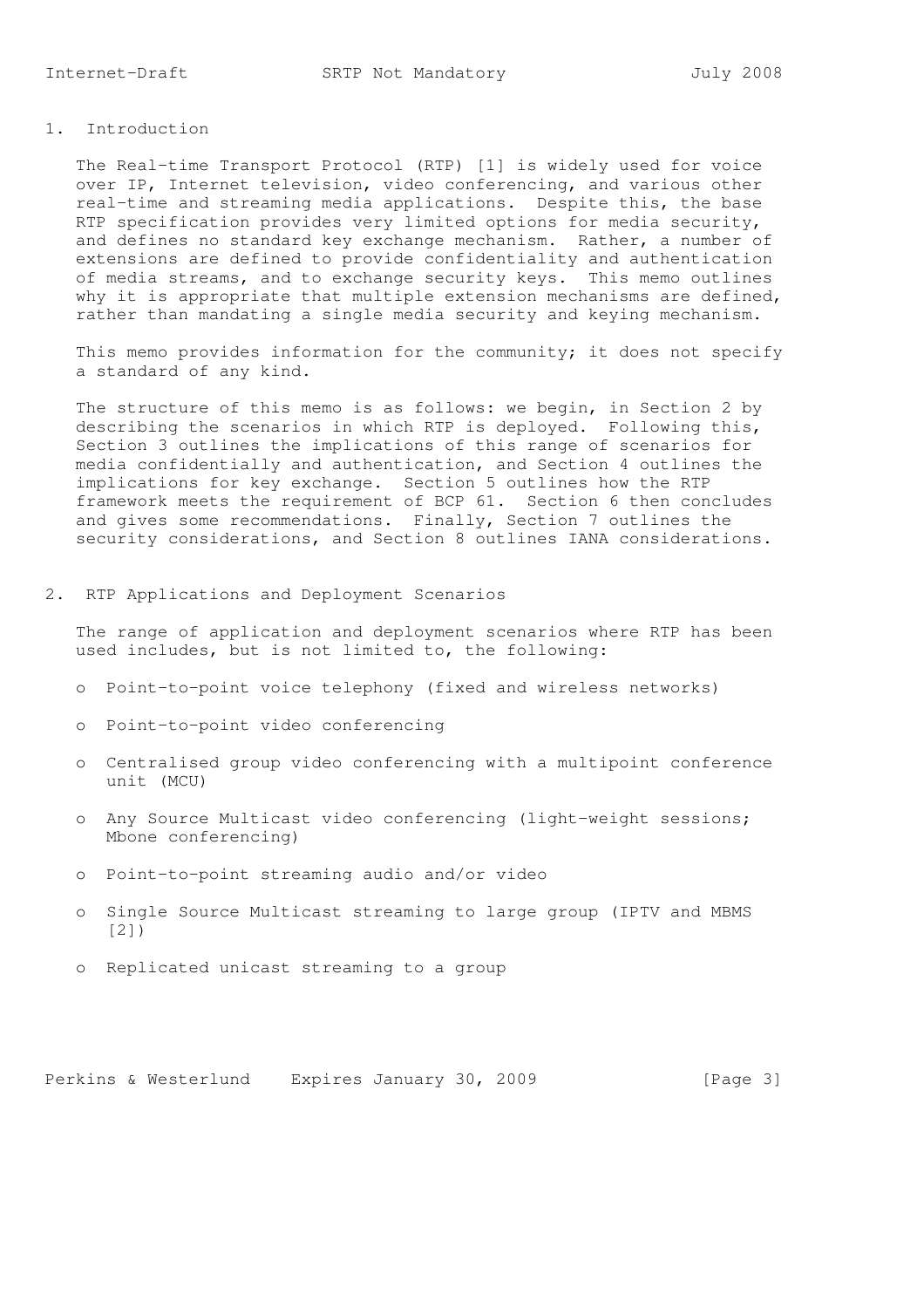- o Interconnecting components in music production studios and video editing suites
- o Interconnecting components of distributed simulation systems
- o Streaming real-time sensor data

 As can be seen, these scenarios vary from point-to-point to very large multicast groups, from interactive to non-interactive, and from low bandwidth (kilobits per second) to very high bandwidth (multiple gigabits per second). While most of these applications run over UDP, some use TCP or DCCP as their transport. Some run on highly reliable optical networks, others use low rate unreliable wireless networks. Some applications of RTP operate entirely within a single trust domain, others are inter-domain, with untrusted (and potentially unknown) users. The range of scenarios is wide, and growing both in number and in heterogeneity.

## 3. Implications for RTP Media Security

 The wide range of application scenarios where RTP is used has led to the development of multiple solutions for media security, considering different requirements. Perhaps the most general of these solutions is the Secure RTP (SRTP) framework [3]. This is an application-level media security solution, encrypting the media payload data (not the RTP headers) to provide some degree of confidentiality, and providing optional source origin authentication. It was carefully designed to be both low overhead, and to support the group communication features of RTP, across a range of networks.

 SRTP is not the only media security solution in use, however, and alternatives are more appropriate for some scenarios. For example, many client-server streaming media applications run over a single TCP connection, multiplexing media data with control information on that connection (for example, on an RTSP connection). The natural way to provide media security for such client-server media applications is to use TLS to protect the TCP connection, sending the RTP media data over the TLS connection. Using the SRTP framework in addition to TLS is unncessary, and would result in double encryption of the media, and SRTP cannot be used instead of TLS since it is RTP-specific, and so cannot protect the control traffic.

 Finally, the link layer may be secure, and it may be known that the RTP media data is constrained to that single link (for example, when operating in a studio environment, with physical link security). An environment like this is inherently constrained, but might avoid the need for application, transport, or network layer media security.

Perkins & Westerlund Expires January 30, 2009 [Page 4]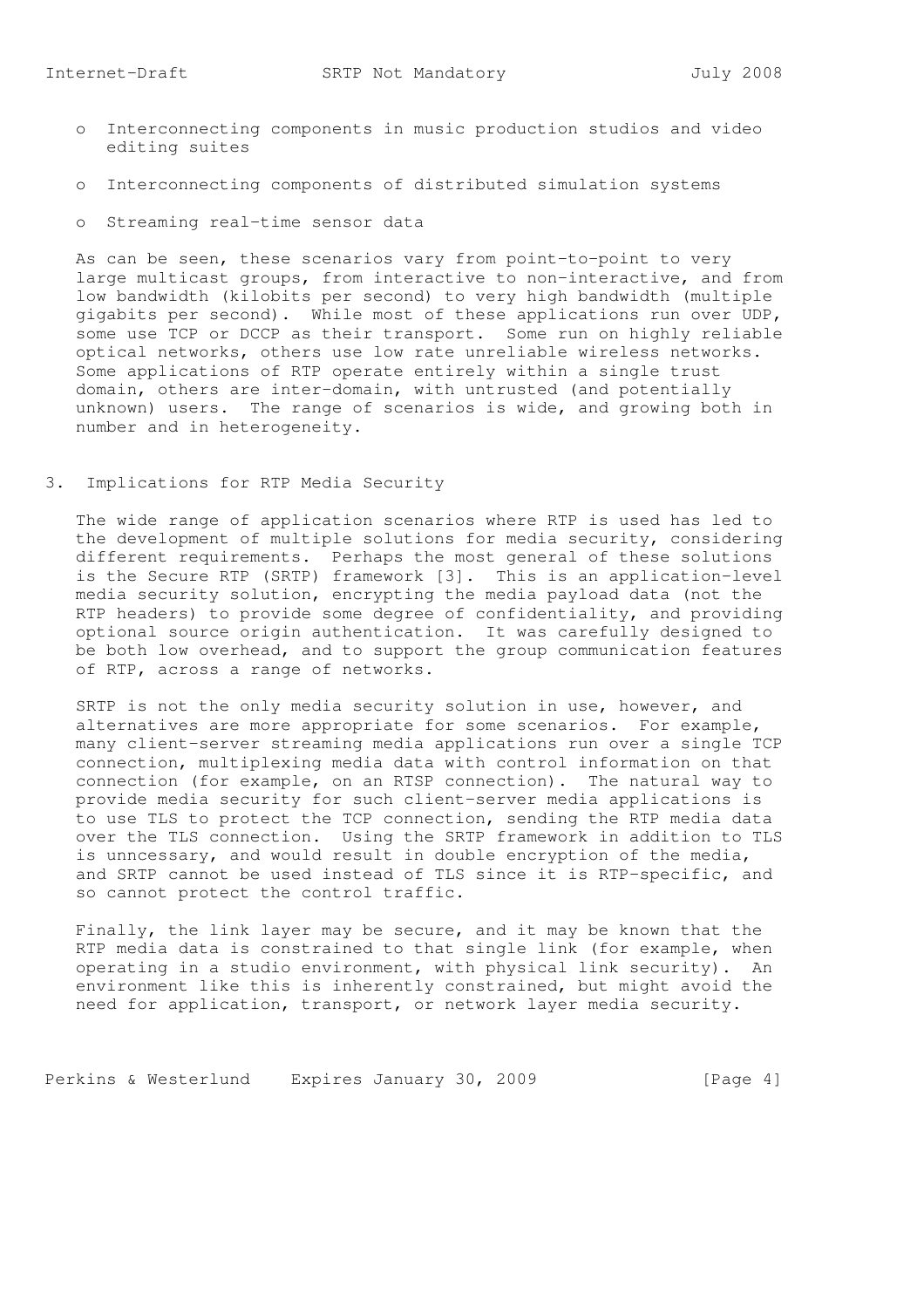All these are application scenarios where RTP has seen commerical deployment. Other use case also exist, with additional requirements. There is no media security protocol that is appropriate for all these environments. Accordingly, multiple RTP media security protocols can be expected to remain in wide use.

4. Implications for Key Management

 More diverse than the different use cases is the different protocols used for RTP session establishment. Providing keying for these different session establishment can basically be put into two categories, inband and out-of-band in relation to the session establishment mechanism. The requirement on these solution are highly varying. Thus a wide range of solutions have been developed in this space:

- o The most common use case for RTP is probably point-to-point voice calls or centralised group conferences, negotiated using SIP with the SDP offer/answer model, operating on a trusted infrastructure. In such environments, SDP security descriptions [4] or the MIKEY [5] protocol are appropriate keying mechanisms, piggybacked onto the SDP exchange.
- o SIP/SDP with SIPS
- o SIP/SDP with S/MIME
- o Point-to-point RTP sessions may be negotiated using SIP with the offer/answer model, but operating over a network with untrusted infrastructure. In such environments, the key management protocol is run on the media path, bypassing the untrusted infrastructure. Protocols such as ZRTP or DTLS protocols are useful here.
- o For point-to-point client-server streaming of RTP over RTSP, a TLS association is appropriate to manage keying material, in much the same manner as would be used to secure an HTTP session.
- o Email with SDP, secured using X.500 or PGP
- o SDP file retrieved using HTTPS
- o FLUTE using S/MIME to secure SDP
- o SAP with SDP
- o OMAs DRM keymanagement [6] with pointer from SDP for point to point streamingsetup with RTSP in 3GPP [7].

Perkins & Westerlund Expires January 30, 2009 [Page 5]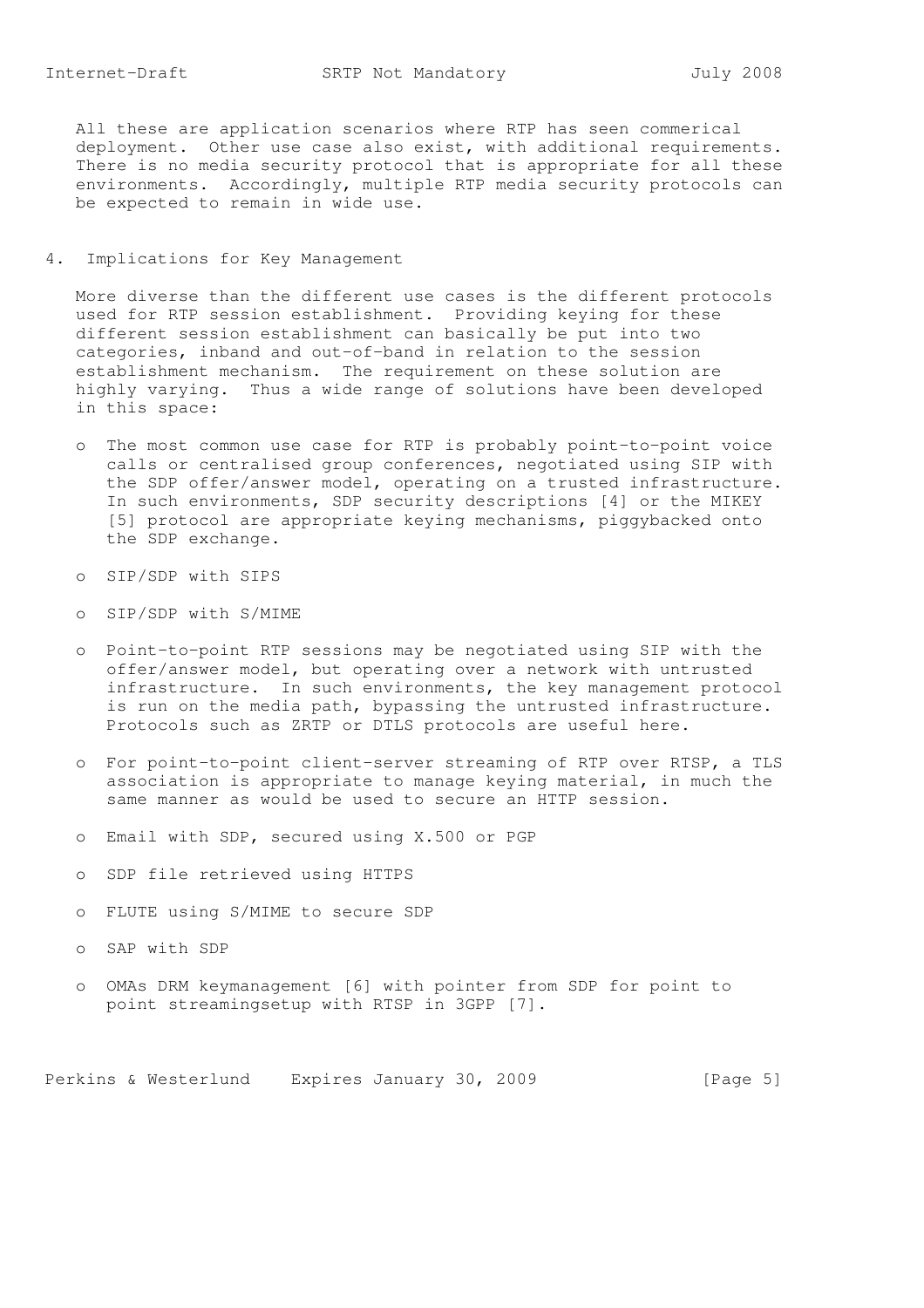o Usage of HTTP and MIKEY for key management in MBMS [8].

 A more detailed survey of requirements for media security management protocols can be found in [9]. As can be seen, the range of use cases is wide, and there is no single protocol that is appropriate for all scenarios. These solutions have be further diversified by the existence of infrastructure elements such as authentication solutions that is tied into the key manangement.

5. On the Requirement for Strong Security in IETF protocols

BCP 61 [10] puts a requirement on IETF protocols to provide strong, mandatory to implement, security solutions. This is actually quite a difficult requirement for any type of framework protocol, like RTP, since one can never know all the deployement scenarios, and if the security solution provided covers them. It would clearly be desirable if a single media security solution and a single key management solution could be developed, satisfying the range of use cases for RTP. The authors are not aware of any such solution, however, and it is not clear that any single solution can be developed.

 For a framework protocol it appears that the only sensible solution to the requirement of BCP 61 is to develop or use security building blocks, like SRTP, SDES, MIKEY, DTLS, or IPsec, to provide the basic security services of authorization, data integrity protocetion and date confidentiality protection. When new usages of the RTP framework arise, one needs to analyze the situation, to determine of the existing building blocks satisfy the requirements. If not, it is necessary to develop new security building blocks.

 When it comes to fulfilling the "MUST Implement" strong security for a specific application, it will fall on that application to actually consider what building blocks it is required to support. To maximize interoperability it is desirable if certain applications, or classes of application with similar requirements, agree on what data security mechanisms and key-management should be used. If such agreement is not possible, there will be increased cost, either in the lack of interoperability, or in the need to implement more solutions. Unfortunately this situation, if not handled reasonably well, can result in a failure to satisfy the requirement of providing the users with an option of turining on strong security when desired.

6. Conclusions

As discussed earlier it appears that a single solution can't be

Perkins & Westerlund Expires January 30, 2009 [Page 6]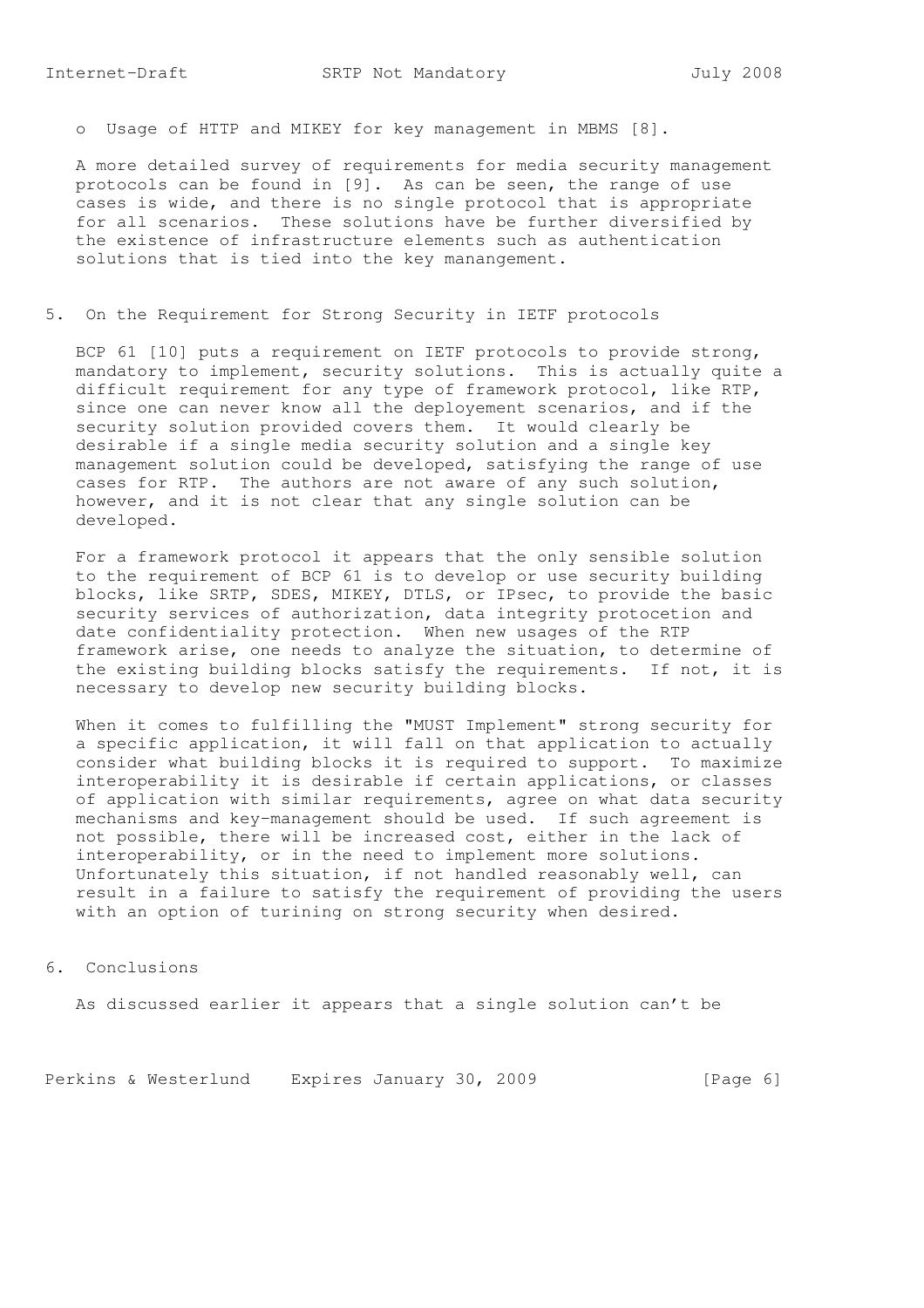designed meet the diverse requirements. In the absense of such a solution, it is hoped that this memo explains why SRTP is not mandatory as the media security solution for RTP-based systems, and why we can expect multiple key management solutions for systems using RTP.

 In respect to the above it is important for any RTP-based application to consider how they meet the application's security requirements. This will requires some analysis to determine these requirements. Followed by a selection of preferably a single to mandatory to implement solution including the desired RTP traffic protection and key-management. As SRTP can be used in a large number of use cases, it is a preferred solution for the protection of the RTP traffic, for those use cases where it is applicable. Currently it is much harder to point out a preferred key-management solution.

7. Security Considerations

This entire memo is about security.

8. IANA Considerations

No IANA actions are required.

9. To Do

Update references

IPsec example

- 10. Informative References
	- [1] Schulzrinne, H., Casner, S., Frederick, R., and V. Jacobson, "RTP: A Transport Protocol for Real-Time Applications", STD 64, RFC 3550, July 2003.
	- [2] 3GPP, "Multimedia Broadcast/Multicast Service (MBMS); Protocols and codecs TS 26.346".
	- [3] Baugher, M., McGrew, D., Naslund, M., Carrara, E., and K. Norrman, "The Secure Real-time Transport Protocol (SRTP)", RFC 3711, March 2004.
	- [4] Andreasen, F., Baugher, M., and D. Wing, "Session Description

Perkins & Westerlund Expires January 30, 2009 [Page 7]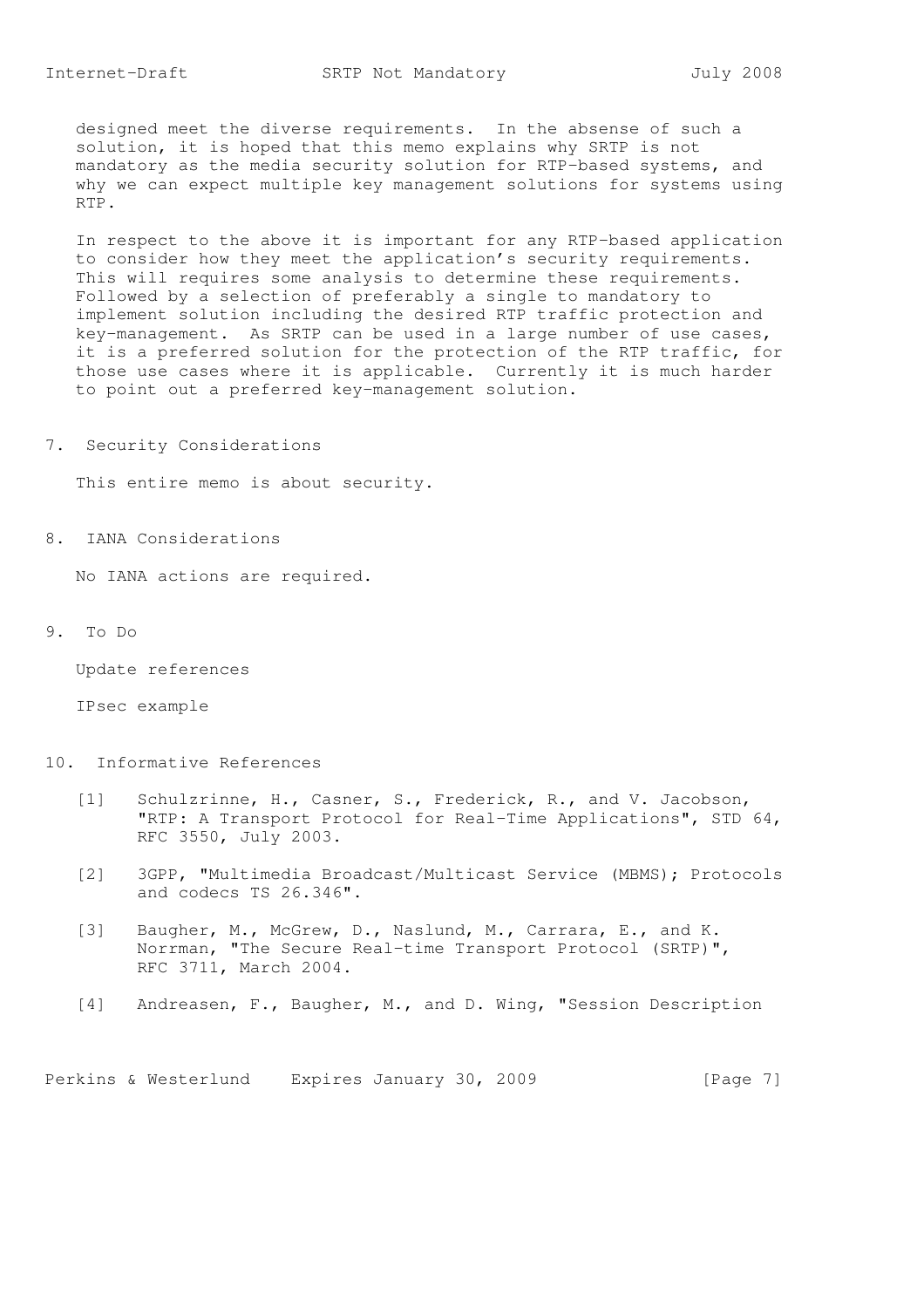Protocol (SDP) Security Descriptions for Media Streams", RFC 4568, July 2006.

- [5] Arkko, J., Lindholm, F., Naslund, M., Norrman, K., and E. Carrara, "Key Management Extensions for Session Description Protocol (SDP) and Real Time Streaming Protocol (RTSP)", RFC 4567, July 2006.
- [6] Open Mobile Alliance, "DRM Specification 2.0".
- [7] 3GPP, "Transparent end-to-end Packet-switched Streaming Service (PSS); Protocols and codecs TS 26.234".
- [8] 3GPP, "Security of Multimedia Broadcast/Multicast Service (MBMS) TS 33.246".
- [9] Wing, D., Fries, S., Tschofenig, H., and F. Audet, "Requirements and Analysis of Media Security Management Protocols", draft-ietf-sip-media-security-requirements-02 (work in progress), January 2008.
- [10] Schiller, J., "Strong Security Requirements for Internet Engineering Task Force Standard Protocols", BCP 61, RFC 3365, August 2002.

Authors' Addresses

 Colin Perkins University of Glasgow Department of Computing Science Sir Alwyn Williams Building Lilybank Gardens Glasgow G12 8QQ UK

Email: csp@csperkins.org

 Magnus Westerlund Ericsson Torshamgatan 23 Stockholm SE-164 80 Sweden

Email: magnus.westerlund@ericsson.com